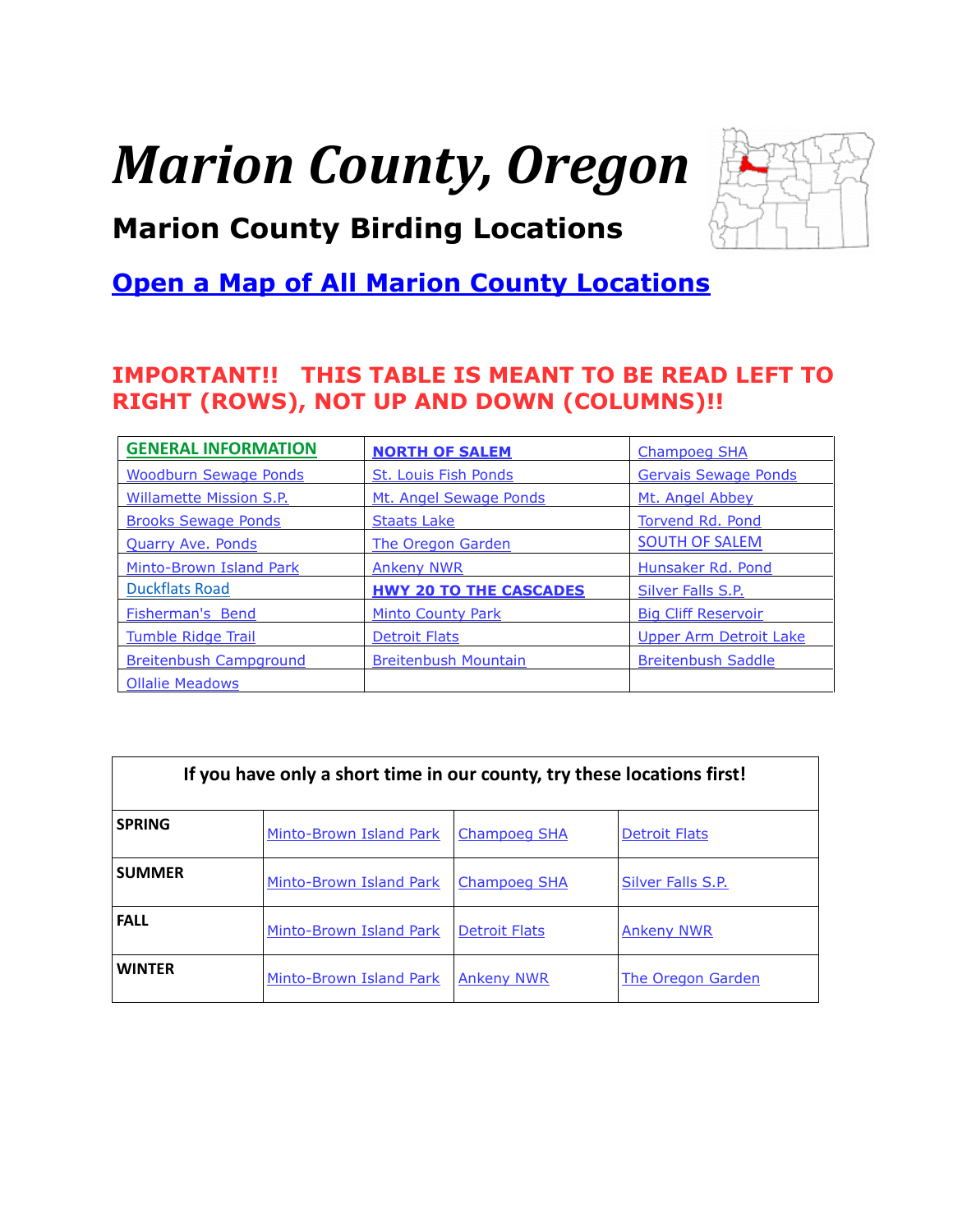<span id="page-1-0"></span>**Author(s)**: Matthew Schneider, John Notis, Chuck Gates **County Seat**: Salem

**County Size**: 1,194 Square Miles

**High Elevation** : Mount Jefferson N. Ridge (9,000+ feet)

**Rarities** : Leach's Storm-Petrel, Least Bittern, Little Blue Heron, Cattle Egret, Gyrfalcon, Mountain Plover, Hudsonian Godwit, Ruff, Iceland Gull, Elegant Tern, Least Tern, Yellow-bellied Sapsucker, Costa's Hummingbird, Least Flycatcher, Eastern Phoebe, Vermilion Flycatcher, Brown Thrasher, Louisiana Waterthrush, Yellow-throated Warbler, Blackburnian Warbler, Painted Redstart, Magnolia Warbler, Rose-breasted Grosbeak, Pine Grosbeak, White-winged Crossbill

**Top County Lister** : Roy Gerig (274) Year List Record : Roy Gerig 2014 (222) **County Contact Person**: Email [Glen Lindeman](mailto:gdalindy@msn.com) **[return to the top](#page-0-0)**

**Introduction**: Marion County has a wide variety of birds that range from huge flocks of winter Canada and Cackling Geese on the valley floor to Northern Pygmy-owls and Red Crossbills in the higher elevation conifer forests. Marion County is covered by two different eco-regions; the Willamette Valley eco-region in the west and the Cascade eco-region in the east. The Willamette Valley portion of the county is consists mostly of agriculture lands with scattered oak groves, remnants of once vast prairies, forested buttes, wetlands, ponds, some hedgerows, wooded streams and rivers. Birds of interest that occur in this portion of Marion County include large flocks of wintering waterfowl, Red-shouldered Hawks, Acorn Woodpeckers, Rufous Hummingbirds, Bullock's Orioles, Black-headed Grosbeaks, and Savannah Sparrows. The Cascade portion of Marion County is dominated by conifer forests. Other types of habitat in this eco-region are high-elevation lakes, reservoirs, small patches of sub-alpine habitat (on Olallie Butte and the northwestern flank of Mount Jefferson), meadows, and deciduous woods along streams, rivers, and wet lower-elevation slopes. Sought after birds in the Cascade region include Sooty Grouse, Mountain Quail, Ruffed Grouse, Hermit Warbler, Gray Jay, American Dipper, Hutton's Vireo, Barrow's Goldeneye, Clark's Nutcracker, and Harlequin Duck. A good resource for birds and birding in Marion County is the local [Salem Audubon Society.](http://www.salemaudubon.org/) Here you can get current bird information and access their newsletter. This chapter is known for its friendly people and charitable dissemination of information about local birds. **[return to the top](#page-0-0)**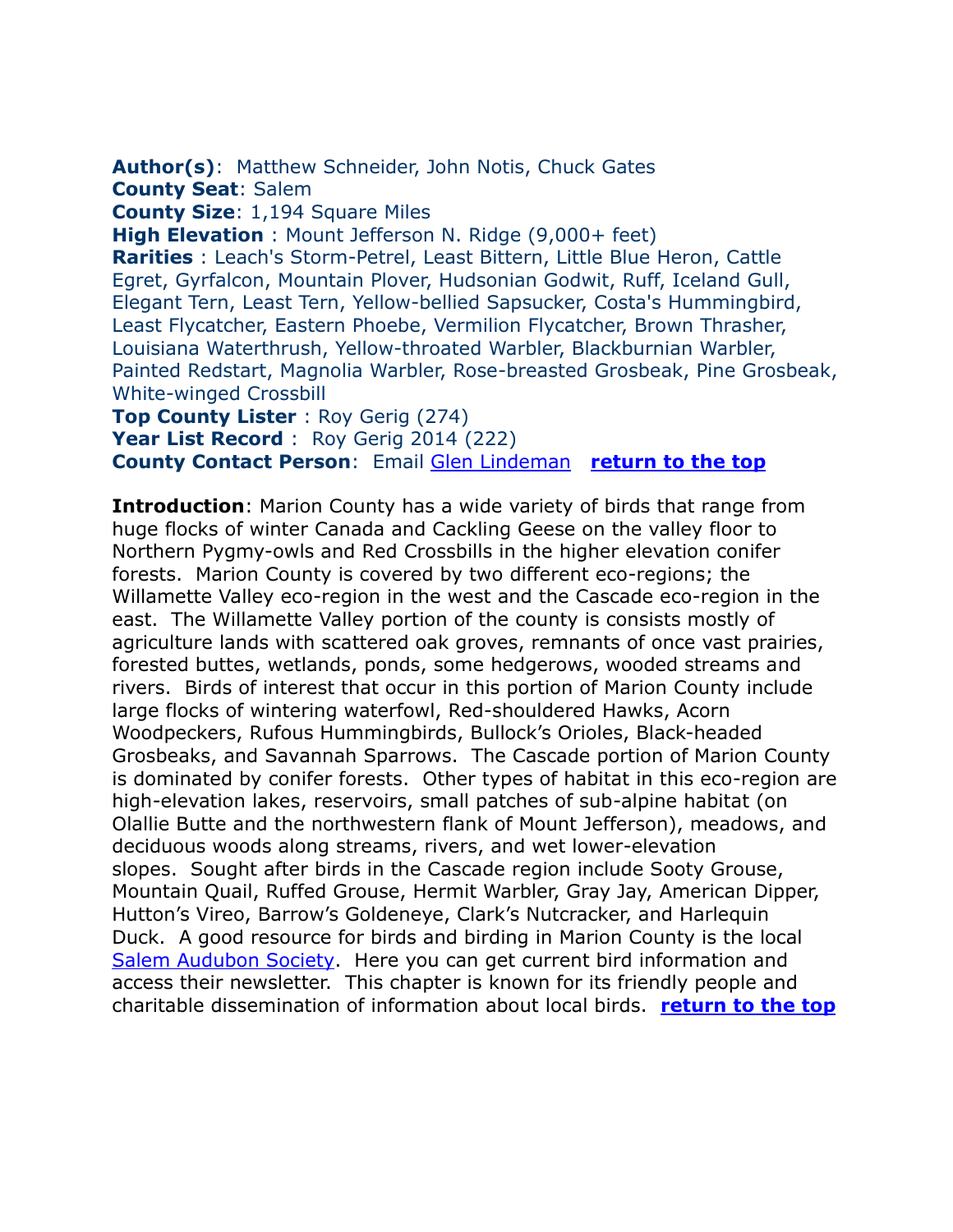# <span id="page-2-0"></span>**NORTH OF SALEM**

#### <span id="page-2-1"></span>**Champoeg State Heritage Area** [return to the top](#page-0-0)

DeLorme (copyright 2001) Pg 60 B-1 DeLorme (copyright 2008) Pg 28 D-3 **geographic coordinates** 45˚ 15' 19" N 122 54' 15"

[View A Google Map](http://maps.google.com/maps/ms?hl=en&ie=UTF8&msa=0&msid=108036481085398338899.00046dd5d77e3d1f4f5a6&ll=45.046359,-122.939758&spn=0.833461,2.108002&z=10)

[eBird Hotspot Checklist for Champoeg SHA](http://ebird.org/ebird/hotspot/L663914)

**Location, Habitat, and Birds:** Go to the [Oregon Birding Trails](http://www.oregonbirdingtrails.org/)  [Website.](http://www.oregonbirdingtrails.org/)Choose the Willamette Valley Birding Trail. Click on the Trail Guide and choose the Heritage Loop Guide. Section H-5.

#### <span id="page-2-2"></span>**Woodburn Sewage Ponds** [return to the top](#page-0-0)

DeLorme (copyright 2001) Pg 60 C-2 DeLorme (copyright 2008) Pg 28 E-3 **geographic coordinates** 45 07' 54" N 122 50' 19" W [View A Google Map](http://maps.google.com/maps/ms?hl=en&ie=UTF8&msa=0&msid=108036481085398338899.00046dd5d77e3d1f4f5a6&ll=45.046359,-122.939758&spn=0.833461,2.108002&z=10)

**Location, Habitat, and Birds:** From I-5 take exit 271. Take Hwy 214 2.5 miles east through town and turn south at the junction of 99E. Follow 99E about a mile and watch for the Hwy 214 junction. Just after this junction, you will cross RR tracks, go past Cleveland Street and look for the next main paved road to your left. There is a big oak tree across from the turn. Take this road to the east for about a block and it will turn into a dirt road that accesses the ponds. If you are there on a week day, it is a good idea to stop by the office and ask permission to view the ponds. There is no access allowed but you can see the ponds from outside the fence.

## <span id="page-2-3"></span>**St. Louis Fish Ponds County Park** [return to the top](#page-0-0)

DeLorme DeLorme (copyright 2001) Pg 60 D-1 DeLorme (copyright 2008) Pg 28 E-2 **geographic coordinates** 45 06' 47" N 122 55' 54" W

[View A Google Map](http://maps.google.com/maps/ms?hl=en&ie=UTF8&msa=0&msid=108036481085398338899.00046dd5d77e3d1f4f5a6&ll=45.046359,-122.939758&spn=0.833461,2.108002&z=10)

[eBird Hotspot Checklist for St. Louis Fish Ponds County Park](http://ebird.org/ebird/hotspot/L211328)

**Location, Habitat, and Birds:** From I-5 north of Salem, take exit 263 and travel west on Brooklake Road. Turn right on River Road and travel 4.7 miles to French Prairie Road. Go straight north on French Prairie for .6 miles to St. Louis Road. Turn right and travel east for 1.7 miles. Turn right on Tesch Lane and drive .7 miles to the entrance of the park. This area is under-birded and needs to be surveyed for bird activity.

#### <span id="page-2-4"></span>**Gervais Sewage Ponds** [return to the top](#page-0-0)

DeLorme (copyright 2001) Pg 60 D-1 DeLorme (copyright 2008) Pg 28 E-3 **geographic coordinates** 45 06' 50" N 122 53' 28" W [View A Google Map](http://maps.google.com/maps/ms?hl=en&ie=UTF8&msa=0&msid=108036481085398338899.00046dd5d77e3d1f4f5a6&ll=45.046359,-122.939758&spn=0.833461,2.108002&z=10)

**Location, Habitat, and Birds:** These directions from Bill Tice's book, "The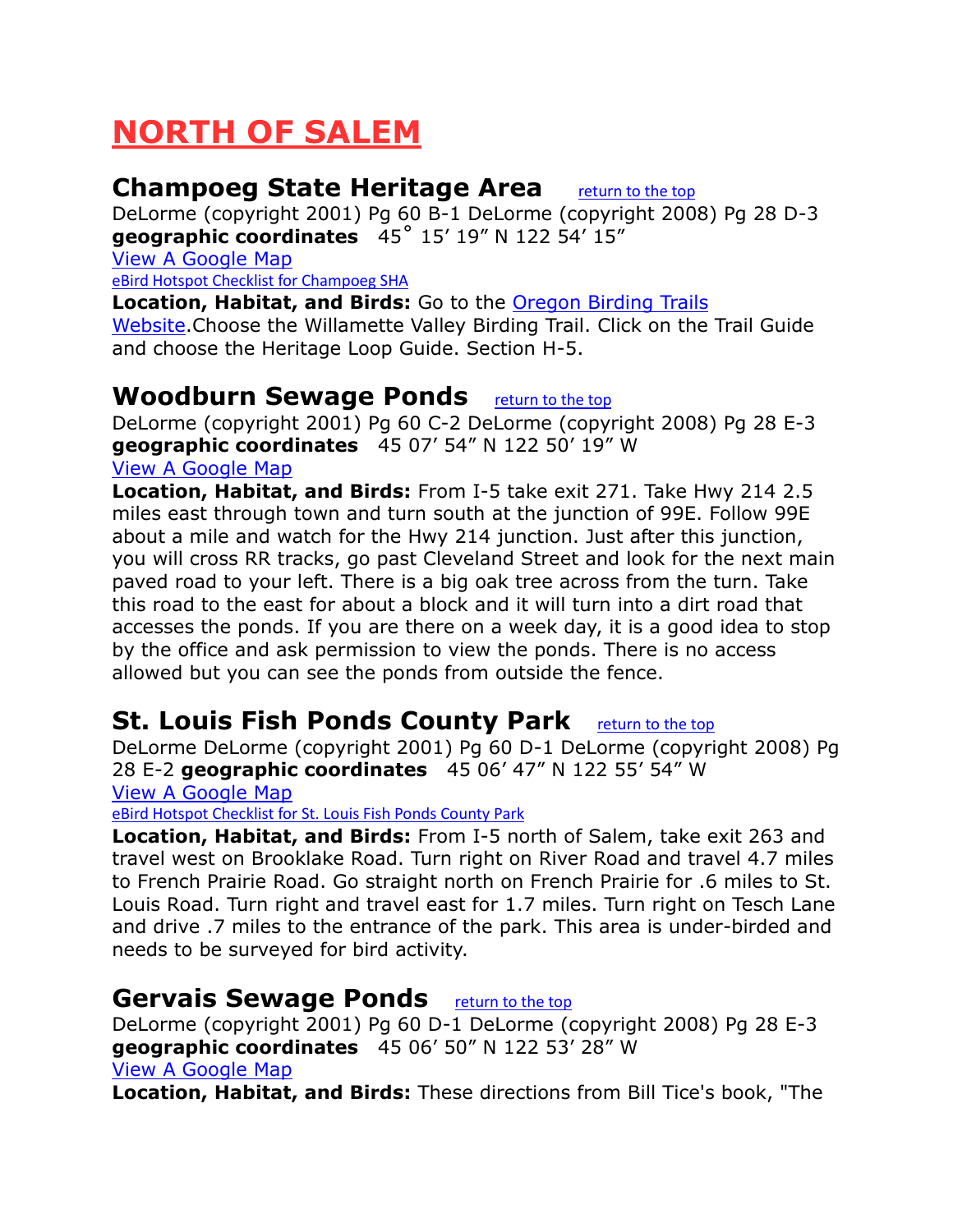Sewer Ponds of Oregon". From Hwy 99E take Douglas St to the west. Just before you reach the R&R tracks take 4<sup>th</sup> Street to the right/north. Take it all the way to the end (which is about 3 blocks) and park before the gate to the sewage ponds.

## <span id="page-3-0"></span>**Willamette Mission State Park** [return to the top](#page-0-0)

DeLorme (copyright 2001) Pg 59 D-8 DeLorme (copyright 2008) Pg 28 F-1 **geographic coordinates** 45 04' 46" N 123 01' 53" W [View A Google Map](http://maps.google.com/maps/ms?hl=en&ie=UTF8&msa=0&msid=108036481085398338899.00046dd5d77e3d1f4f5a6&ll=45.046359,-122.939758&spn=0.833461,2.108002&z=10)

[eBird Hotspot Checklist for Willamette Mission SP](http://ebird.org/ebird/hotspot/L958766)

**Location, Habitat, and Birds:** Go to the [Oregon Birding Trails Website.](http://www.oregonbirdingtrails.org/) Choose the Willamette Valley Birding Trail. Click on the Trail Guide and choose the Willamette Loop Guide. Section W-4.

## <span id="page-3-1"></span>**Mt. Angel Sewage Ponds** [return to the top](#page-0-0)

DeLorme (copyright 2001) Pg 60 D-2 DeLorme (copyright 2008) Pg 28 F-4 **geographic coordinates** 45 04' 25" N 122 49' 06" W

[View A Google Map](http://maps.google.com/maps/ms?hl=en&ie=UTF8&msa=0&msid=108036481085398338899.00046dd5d77e3d1f4f5a6&ll=45.046359,-122.939758&spn=0.833461,2.108002&z=10)

[eBird Hotspot Checklist for Mt. Angel Sewage Ponds](http://ebird.org/ebird/hotspot/L1234799) (more eBird data needed for this site)

**Location, Habitat, and Birds:** From 99E in Woodburn, take Hwy 214 SE for 7 miles to Mt. Angel. On the north end of town, look for Marquam St. Take Marquam west until it makes a 90 degree turn to the north. Just after this turn, look for a dirt road off to your left (west). This road will take you to the ponds. Just like most other Willamette Valley sewage ponds, the normal fare includes waterfowl, shorebirds, and Larids. Also like other Willamette Valley sewage ponds, this one should be checked regularly for rarities. You just never know.

#### <span id="page-3-2"></span>**Mt. Angel Abbey** [return to the top](#page-0-0)

DeLorme (copyright 2001) Pg 60 D-2 DeLorme (copyright 2008) Pg 28 F-4 **geographic coordinates** 45°03'25.7"N 122°46'41.7"W

[\(45.057145, -122.778255\)](https://www.google.com/maps/place/45°03) [View A Google Map](http://maps.google.com/maps/ms?hl=en&ie=UTF8&msa=0&msid=108036481085398338899.00046dd5d77e3d1f4f5a6&ll=45.046359,-122.939758&spn=0.833461,2.108002&z=10)

**Location, Habitat, and Birds:** Go to the [Oregon Birding Trails Website.](http://www.oregonbirdingtrails.org/) Choose the Willamette Valley Birding Trail. Click on the Trail Guide and choose the Willamette Loop Guide. Section W-6.

## <span id="page-3-3"></span>**Brooks Sewage Ponds** [return to the top](#page-0-0)

DeLorme (copyright 2001) Pg 60 D-1 DeLorme (copyright 2008) Pg 28 F-2 geographic coordinates 45 03' 20" N 122 57' 27" W [View A Google Map](http://maps.google.com/maps/ms?hl=en&ie=UTF8&msa=0&msid=108036481085398338899.00046dd5d77e3d1f4f5a6&ll=45.046359,-122.939758&spn=0.833461,2.108002&z=10)

**Location, Habitat, and Birds:** Brooks is located east of I-5 just north of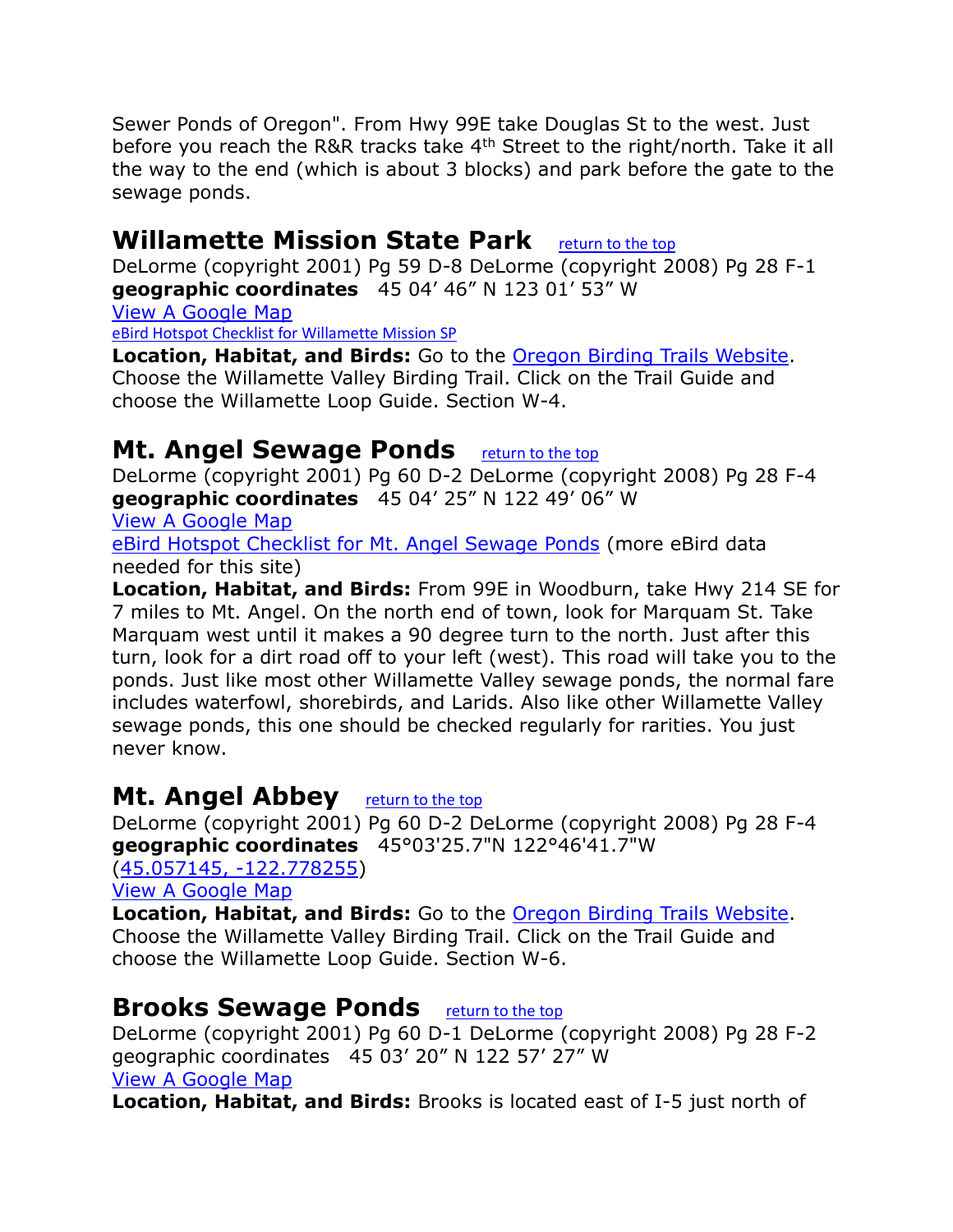Salem. From I-5 take exit 263 and travel east on Brooklake Road. Just before you cross the railroad tracks, turn

right (south) on Richland Avenue. Take this road 0.25 miles and look for the entrance to the ponds on your right. Check in at the office on weekdays. Before returning to I-5, you might check some other ponds in Brooks. The Norpac Ponds are also on Richland but are about 0.25 miles north of Brooklake Road. These are private ponds and must be viewed from the road.

#### <span id="page-4-0"></span>**Staats Lake** [return to the top](#page-0-0)

DeLorme (copyright 2001) Pg 59 D-8 DeLorme (copyright 2008) Pg 28 F-1 **geographic coordinates** 45°00'22.2"N 123°01'34.9"W

[\(45.006158, -123.026347\)](https://www.google.com/maps/place/45°00)

[View A Google Map](http://maps.google.com/maps/ms?hl=en&ie=UTF8&msa=0&msid=108036481085398338899.00046dd5d77e3d1f4f5a6&ll=45.046359,-122.939758&spn=0.833461,2.108002&z=10)

[eBird Hotspot Checklist for Staats Lake](http://ebird.org/ebird/hotspot/L1019388) (more eBird data needed for this site)

**Location, Habitat, and Birds:** A nice paved trail goes all around this lake. Go to the [Oregon Birding Trails Website.](http://www.oregonbirdingtrails.org/)Choose the Willamette Valley Birding Trail. Click on the Trail Guide and choose the Willamette Loop Guide. Section W-3.

## <span id="page-4-1"></span>**Torvend Rd. Pond** [return to the top](#page-0-0)

DeLorme (copyright 2001) Pg 60 D-2 DeLorme (copyright 2008) Pg 28 F-3 **geographic coordinates** 45°01'28.0"N 122°50'22.4"W

[\(45.024435, -122.839562\)](https://www.google.com/maps/place/45°01)

[View A Google Map](http://maps.google.com/maps/ms?hl=en&ie=UTF8&msa=0&msid=108036481085398338899.00046dd5d77e3d1f4f5a6&ll=45.046359,-122.939758&spn=0.833461,2.108002&z=10)

**Location, Habitat, and Birds:** From Salem take Hazelgreen Rd. (I-5 exit 260) east for 6.6 miles. Then take a left on Torvend Rd and drive 1.1 miles. The best place to park is the wider shoulder on the lower end of the pond. This is a deep water pond in winter/spring/early summer and a mudflat/shallow pond inlate summer/fall.

# <span id="page-4-2"></span>**Quarry Ave. Ponds [return to the top](#page-0-0)**

DeLorme (copyright 2001) Pg 60 D-2 DeLorme (copyright 2008) Pg 28 F- 4 **geographic coordinates** 45°02'00.1"N 122°46'33.9"W

[\(45.033363, -122.776095\)](https://www.google.com/maps/place/45°02)

[View A Google Map](http://maps.google.com/maps/ms?hl=en&ie=UTF8&msa=0&msid=108036481085398338899.00046dd5d77e3d1f4f5a6&ll=45.046359,-122.939758&spn=0.833461,2.108002&z=10)

**Location, Habitat, and Birds:** From Silverton, head north on First Street (Hwy 214) and drive about a mile north. Turnright onto Hobart Road, then the second left onto Quarry Avenue and drive to the end. There are two ponds one on your right and one on your left.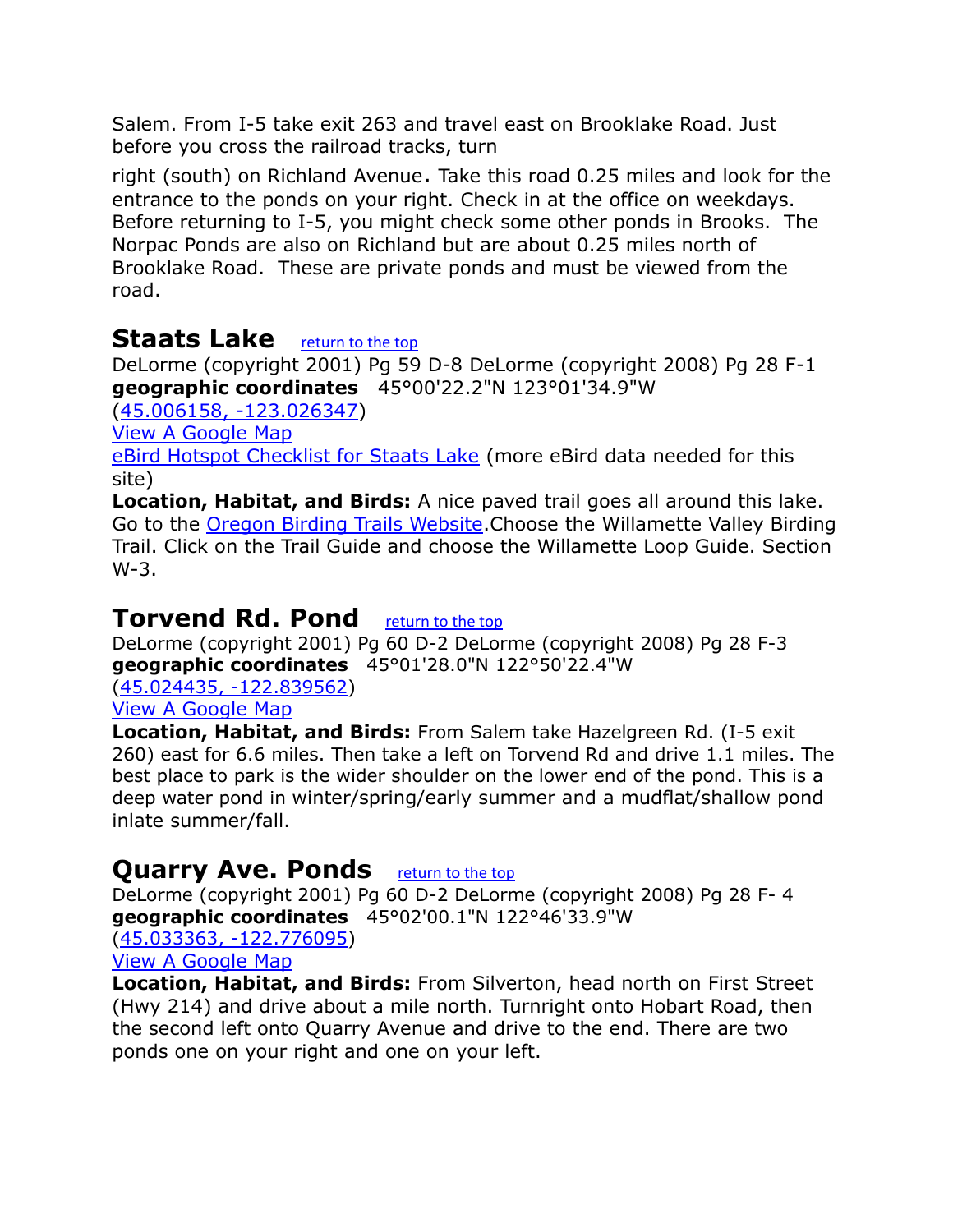## <span id="page-5-0"></span>**The Oregon Garden** [return to the top](#page-0-0)

DeLorme (copyright 2001) Pg 54 A-2 DeLorme (copyright 2008) Pg 34 A-4 **geographic coordinates** 44°59'43.7"N 122°47'32.2"W

[\(44.995474, -122.792268\)](https://www.google.com/maps/place/44°59) [View A Google Map](http://maps.google.com/maps/ms?hl=en&ie=UTF8&msa=0&msid=108036481085398338899.00046dd5d77e3d1f4f5a6&ll=45.046359,-122.939758&spn=0.833461,2.108002&z=10) [eBird Hotspot Checklist for The Oregon Garden](http://ebird.org/ebird/hotspot/L685396) [Oregon Gardens Checklist](http://everybirdlist.com/EveryBirdList/Bird_Check_Lists_files/Oregon%20Garden%20Checklist.pdf)

**Location, Habitat, and Birds:** Go to the [Oregon Birding Trails Website.](http://www.oregonbirdingtrails.org/) Choose the Willamette Valley Birding Trail. Click on the Trail Guide and choose the Willamette Loop Guide. Section W-5.

# <span id="page-5-1"></span>**SOUTH OF SALEM**

#### <span id="page-5-2"></span>**Minto-Brown Island Park [return to the top](#page-0-0)**

DeLorme (copyright 2001) Pg 53 A-8 DeLorme (copyright 2008) Pg 34 A-1 geographic coordinates 44°55'27.5"N 123°04'23.9"W

[\(44.924299, -123.073297\)](https://www.google.com/maps/place/44°55) [View A Google Map](http://maps.google.com/maps/ms?hl=en&ie=UTF8&msa=0&msid=108036481085398338899.00046dd5d77e3d1f4f5a6&ll=45.046359,-122.939758&spn=0.833461,2.108002&z=10) [Park Map](http://www.cityofsalem.net/Residents/Parks/ParkTour/Pages/Minto-Brown%20Island%20Park.aspx)

**Location, Habitat, and Birds:** Go to the [Oregon Birding Trails Website.](http://www.oregonbirdingtrails.org/) Choose the Willamette Valley Birding Trail. Click on the Trail Guide and choose the Willamette Loop Guide. Section W-2.

# <span id="page-5-3"></span>**Ankeny National Wildlife Refuge** [return to the top](#page-0-0)

DeLorme (copyright 2001) Pg 53 B-8 DeLorme (copyright 2008) Pg 34 C-1 **geographic coordinates** 44°48'06.9"N 123°03'48.5"W [\(44.801908, -123.063485\)](https://www.google.com/maps/place/44°48)

[View A Google Map](http://maps.google.com/maps/ms?hl=en&ie=UTF8&msa=0&msid=108036481085398338899.00046dd5d77e3d1f4f5a6&ll=45.046359,-122.939758&spn=0.833461,2.108002&z=10)

[eBird Hotspot Checklist for Ankeny NWR](http://ebird.org/ebird/hotspot/L159571)

[Ankeny Trails and Refuge Map](https://www.fws.gov/willamettevalley/Ankeny/documents/ANWR%20trail%20des2.pdf)

**Location, Habitat, and Birds:** Go to the [Oregon Birding Trails Website.](http://www.oregonbirdingtrails.org/) Choose the Willamette Valley Birding Trail. Click on the Trail Guide and choose the Willamette Loop Guide. Section W-1.

## <span id="page-5-4"></span>**Hunsaker Road Pond** [return to the top](#page-0-0)

DeLorme (copyright 2001) Pg 54 B-1 DeLorme (copyright 2008) Pg 34 C-2 **geographic coordinates** 44°47'18.1"N 122°56'27.9"W

[\(44.788367, -122.941080\)](https://www.google.com/maps/place/44°47)

[View A Google Map](http://maps.google.com/maps/ms?hl=en&ie=UTF8&msa=0&msid=108036481085398338899.00046dd5d77e3d1f4f5a6&ll=45.046359,-122.939758&spn=0.833461,2.108002&z=10)

**Location, Habitat, and Birds:** Go to the [Oregon Birding Trails Website.](http://www.oregonbirdingtrails.org/) Choose the Willamette Valley Birding Trail. Click on the Trail Guide and choose the Willamette Loop Guide. Section W-9.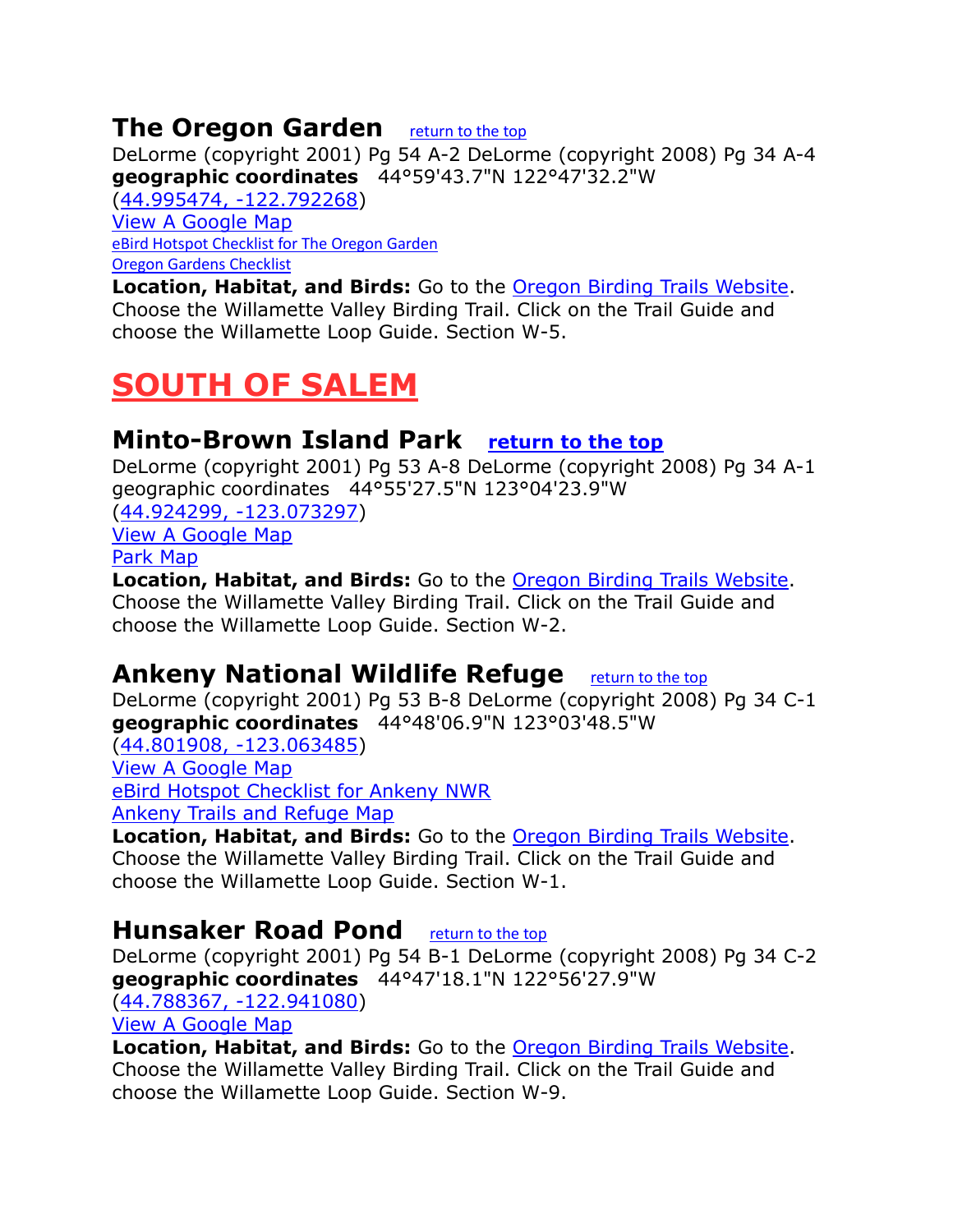## <span id="page-6-0"></span>*Duckflats Road [return to the top](#page-0-0)*

*DeLorme (copyright 2001) Pg 54 B-1 DeLorme (copyright 2008) Pg 34 C-2 geographic coordinates 44°47'18.1"N 122°56'27.9"W [\(44.77897, -122.938659\)](https://www.google.com/maps/place/44%C2%B046)*

#### *[View A Google Map](http://maps.google.com/maps/ms?hl=en&ie=UTF8&msa=0&msid=108036481085398338899.00046dd5d77e3d1f4f5a6&ll=45.046359,-122.939758&spn=0.833461,2.108002&z=10)*

*Location: Duck Flats are two miles north of the small town of Marion on Duckflats Road (see map below for access from I-5. Map courtesy of Jon Hazen). Habitat, and Birds: Marshy area and farmland with seasonal shallow water. Waterfowl, shorebirds, raptors, and sparrows are the featured attractions.* 



# <span id="page-6-2"></span><span id="page-6-1"></span>**HWY 20 TO THE CASCADES**

## **Silver Falls State Park** [return to the top](#page-0-0)

DeLorme (copyright 2001) Pg 54 B-3 DeLorme (copyright 2008) Pg 34 B-5 **geographic coordinates** 44°52'17.7"N 122°39'06.2"W

[\(44.871588, -122.651717\)](https://www.google.com/maps/place/44°52) [View A Google Map](http://maps.google.com/maps/ms?hl=en&ie=UTF8&msa=0&ll=44.816428,-122.603302&spn=0.38236,1.055374&z=11&msid=108036481085398338899.00046d8648fc82323a7e2)

[eBird Hotspot Checklist for Silver Falls SP](http://ebird.org/ebird/hotspot/L159602)

**Location, Habitat, and Birds:** Go to the [Oregon Birding Trails Website.](http://www.oregonbirdingtrails.org/) Choose the Cascades Birding Trail. Click on the Trail Guide and choose the Mt. Jefferson Loop Guide. Section 41.

## <span id="page-6-3"></span>**Fisherman's Bend** [return to the top](#page-0-0)

DeLorme (copyright 2001) Pg 54 C-4 DeLorme (copyright 2008) Pg 35 C-6 **geographic coordinates** 44°45'25.4"N 122°30'38.6"W [\(44.757052, -122.510719\)](https://www.google.com/maps/place/44°45) [View A Google Map](http://maps.google.com/maps/ms?hl=en&ie=UTF8&msa=0&ll=44.816428,-122.603302&spn=0.38236,1.055374&z=11&msid=108036481085398338899.00046d8648fc82323a7e2)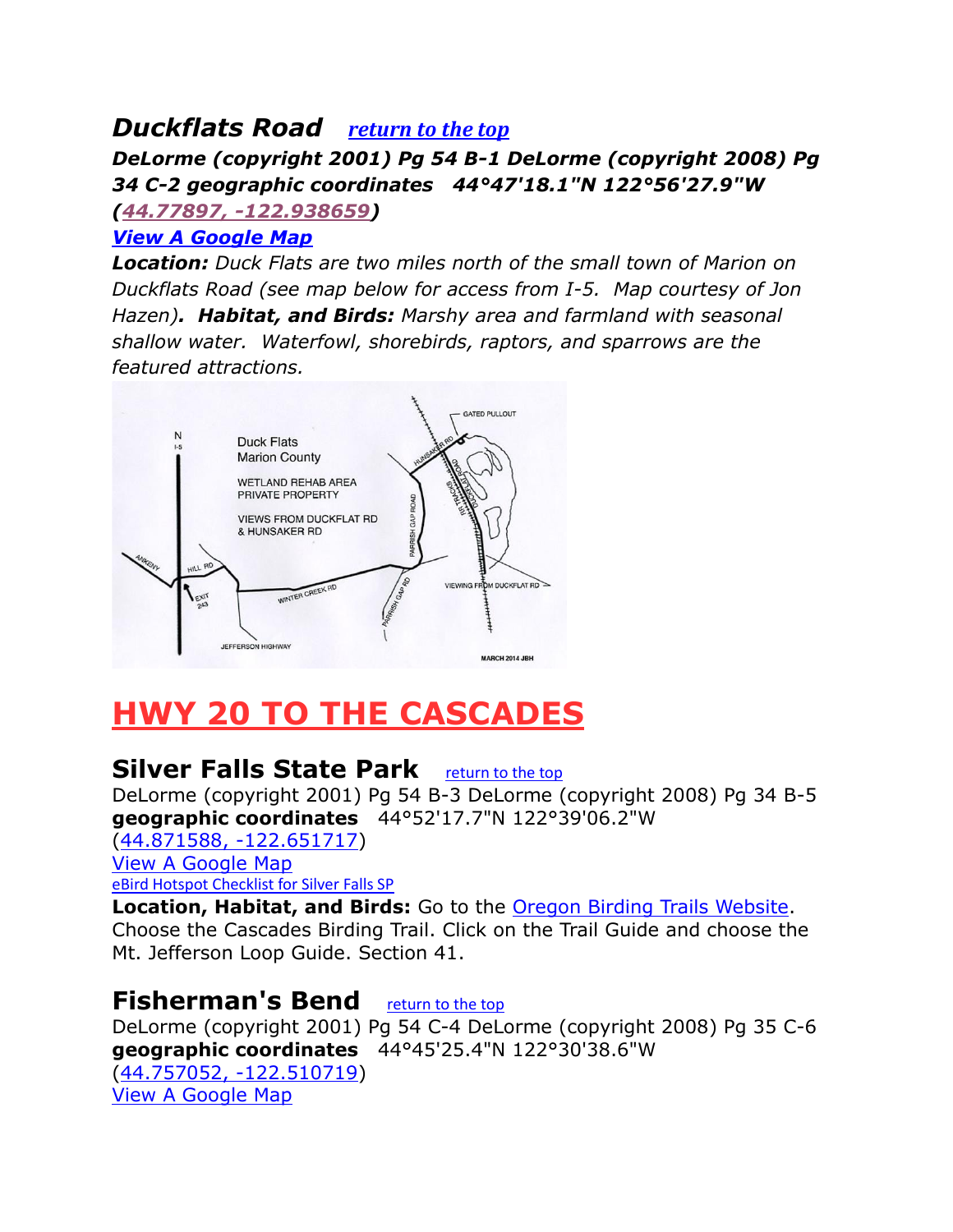#### **Location, Habitat, and Birds:** Go to the [Oregon Birding Trails Website.](http://www.oregonbirdingtrails.org/)

Choose the Cascades Birding Trail. Click on the Trail Guide and choose the Mt. Jefferson Loop Guide. Section 40.

#### <span id="page-7-0"></span>**Minto County Park** [return to the top](#page-0-0)

DeLorme (copyright 2001) Pg 55 C-5 DeLorme (copyright 2008) Pg 35 C-7 **geographic coordinates** 44°45'14.1"N 122°23'46.4"W

[\(44.753929, -122.396233\)](https://www.google.com/maps/place/44°45)

[View A Google Map](http://maps.google.com/maps/ms?hl=en&ie=UTF8&msa=0&msid=108036481085398338899.00046d85866dc6746fbac&ll=44.747952,-122.033386&spn=0.191407,0.527687&z=10)

**Location, Habitat, and Birds:** Go to the [Oregon Birding Trails Website.](http://www.oregonbirdingtrails.org/) Choose the Cascades Birding Trail. Click on the Trail Guide and choose the Mt. Jefferson Loop Guide. Section 39.

#### <span id="page-7-1"></span>**Big Cliff Reservoir** [return to the top](#page-0-0)

DeLorme (copyright 2001) Pg 55 C-6 DeLorme (copyright 2008) Pg 35 D-9 **geographic coordinates** 44°43'24.3"N 122°14'57.4"W

[\(44.723427, -122.249268\)](https://www.google.com/maps/place/44°43)

[View A Google Map](http://maps.google.com/maps/ms?hl=en&ie=UTF8&msa=0&msid=108036481085398338899.00046d85866dc6746fbac&ll=44.747952,-122.033386&spn=0.191407,0.527687&z=10)

**Location, Habitat, and Birds:** Go to the [Oregon Birding Trails Website.](http://www.oregonbirdingtrails.org/) Choose the Cascades Birding Trail. Click on the Trail Guide and choose the Mt. Jefferson Loop Guide. Section 38.

#### <span id="page-7-2"></span>**Tumble Ridge Trail** [return to the top](#page-0-0)

DeLorme (copyright 2001) Pg 55 C-7 DeLorme (copyright 2008) Pg 35 D-10 **geographic coordinates** 44°43'20.7"N 122°11'15.5"W

[\(44.722419, -122.187637\)](https://www.google.com/maps/place/44°43)

[View A Google Map](http://maps.google.com/maps/ms?hl=en&ie=UTF8&msa=0&msid=108036481085398338899.00046d85866dc6746fbac&ll=44.747952,-122.033386&spn=0.191407,0.527687&z=10)

**Location, Habitat, and Birds:** Travel 2.0 miles west of the town of Detroit on Hwy 22 and look for the parking area for the Trailhead just on the east bank of Tumble Creek and on the north side of the road. This trail provides a chance to walk into a typical west-slope forest of the Cascades. The trail goes through timber and clearings and has riparian areas along the creek. Expect to find summer species like Varied Thrush, Chestnut-backed Chickadee, Pacific-slope Flycatcher, Red Crossbill, Spotted Towhee, Pacific Wren, Sooty Grouse, Olive-sided Flycatcher, Violet-green Swallow, Steller's Jay, Golden-crowned Kinglet, Hermit Warbler, Western Tanager and Purple Finch along with other, more common forest species.

#### <span id="page-7-3"></span>**Detroit Flats** [return to the top](#page-0-0)

DeLorme (copyright 2001) Pg 55 C-7 DeLorme (copyright 2008) Pg 35 D-10 **geographic coordinates** 44°43'43.3"N 122°08'51.0"W [\(44.728697, -122.147493\)](https://www.google.com/maps/place/44°43) [View A Google Map](http://maps.google.com/maps/ms?hl=en&ie=UTF8&msa=0&msid=108036481085398338899.00046d85866dc6746fbac&ll=44.747952,-122.033386&spn=0.191407,0.527687&z=10)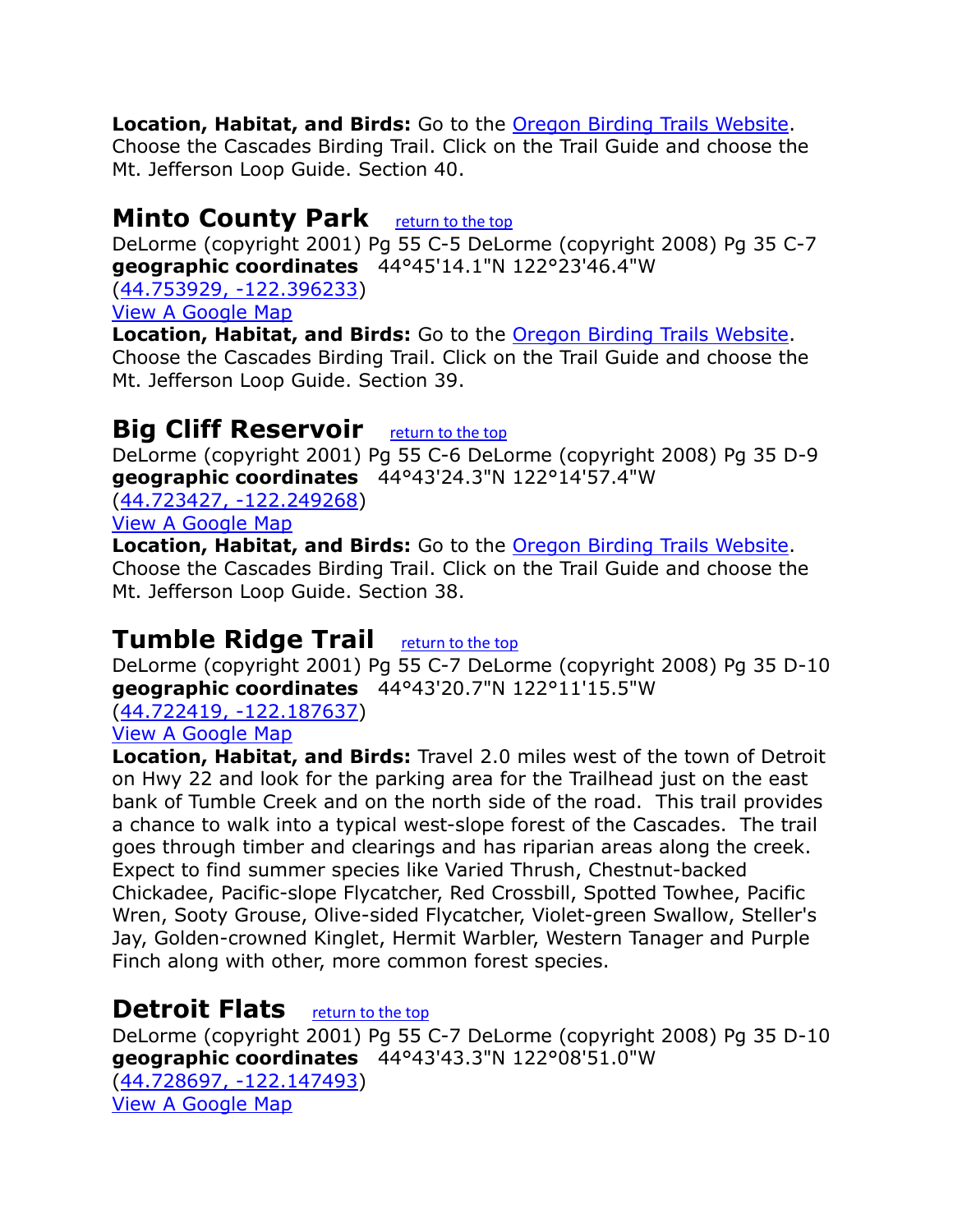#### [eBird Hotspot Checklist for Detroit Flats](http://ebird.org/ebird/hotspot/L285631)

**Location, Habitat, and Birds:** Go to the [Oregon Birding Trails Website.](http://www.oregonbirdingtrails.org/) Choose the Cascades Birding Trail. Click on the Trail Guide and choose the Mt. Jefferson Loop Guide. Section 36.

#### <span id="page-8-0"></span>**Upper Arm Detroit Lake** [return to the top](#page-0-0)

DeLorme (copyright 2001) Pg 55 C-7 DeLorme (copyright 2008) Pg 35 C-10 **geographic coordinates** 44°44'52.3"N 122°08'33.4"W

[\(44.747870, -122.142612\)](https://www.google.com/maps/place/44°44) [View A Google Map](http://maps.google.com/maps/ms?hl=en&ie=UTF8&msa=0&msid=108036481085398338899.00046d85866dc6746fbac&ll=44.747952,-122.033386&spn=0.191407,0.527687&z=10)

**Location, Habitat, and Birds:** Go to the [Oregon Birding Trails Website.](http://www.oregonbirdingtrails.org/) Choose the Cascades Birding Trail. Click on the Trail Guide and choose the Mt. Jefferson Loop Guide. Section 35.

#### <span id="page-8-1"></span>**Breitenbush Campground** [return to the top](#page-0-0)

DeLorme (copyright 2001) Pg 56 B-1 DeLorme (copyright 2008) Pg 36 C-1 **geographic coordinates** 44°47'10.7"N 121°58'19.5"W

[\(44.786301, -121.972074\)](https://www.google.com/maps/place/44°47)

[View A Google Map](http://maps.google.com/maps/ms?hl=en&ie=UTF8&msa=0&msid=108036481085398338899.00046d85866dc6746fbac&ll=44.747952,-122.033386&spn=0.191407,0.527687&z=10)

**Location, Habitat, and Birds:** Go to the [Oregon Birding Trails Website.](http://www.oregonbirdingtrails.org/) Choose the Cascades Birding Trail. Click on the Trail Guide and choose the Mt. Jefferson Loop Guide. Section 34.

#### <span id="page-8-2"></span>**Breitenbush Mountain** - (*DeLorme, Google, and Geographic Coordinates are for the access road to Breitenbush Mountain, not the*

**Mountain itself.**) [return to the top](#page-0-0)

DeLorme (copyright 2001) Pg 56 B-1 DeLorme (copyright 2008) Pg 36 C-2 **geographic coordinates** 44°46'53.3"N 121°57'09.9"W

Access Road [\(44.781463, -121.952739\)](https://www.google.com/maps/place/44°46)

[View A Google Map](http://maps.google.com/maps/ms?hl=en&ie=UTF8&msa=0&msid=108036481085398338899.00046d85866dc6746fbac&ll=44.747952,-122.033386&spn=0.191407,0.527687&z=10)

**Location, Habitat, and Birds:** Go to the [Oregon Birding Trails Website.](http://www.oregonbirdingtrails.org/) Choose the Cascades Birding Trail. Click on the Trail Guide and choose the Mt. Jefferson Loop Guide. Section 33. Forest species.

#### **Trails in the Area: See Access Road Coordinates Above**

South Breitenbush Gorge Up FR 4685 for 2.2 miles [-44.765234, -121.925697](https://www.google.com/maps/place/44°45) Crown Lake Trail - Up FR 4685 for 7.3 miles and right on FR 330 for 1.1 miles [44.761372, -121.887802](https://www.google.com/maps/place/44°45) 

<span id="page-8-3"></span>Roaring Creek Trail Up FR 4685 for 8.4 miles - [44.769175, -121.894383](https://www.google.com/maps/place/44°46)

#### **Breitenbush Saddle** [return to the top](#page-0-0)

DeLorme (copyright 2001) Pg 56 B-2 DeLorme (copyright 2008) Pg 36 C-3 **geographic coordinates** 44°48'38.6"N 121°52'54.0"W